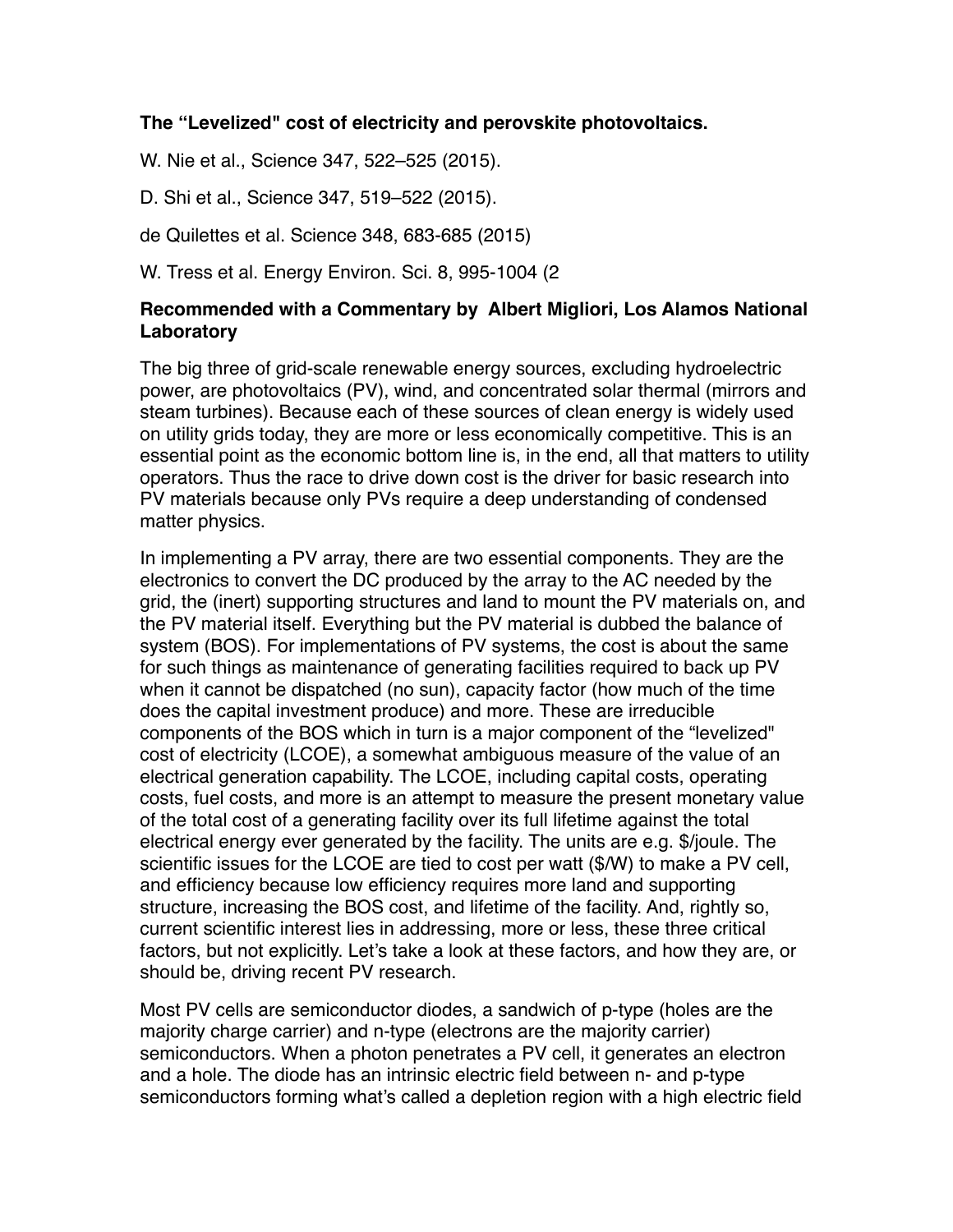driven by the chemical potential difference between the two types of semiconductors. The electric field sweeps the hole one way and the electron the other. If they make it to the surface of the cell, a very substantial charge difference builds. Connecting one side of the cell to the other through an external circuit provides a path for the charge imbalance to correct itself, and in the process, produces electrical energy in the connecting circuit.

Today, most grid-scale (but not all) PV materials are made from single crystals of Si. Because crystals are so perfect, there are very few defects and traps for the photo-generated electrons and holes, and so most make it to the corresponding electrodes for collection. Thus defects of various sorts play an essential role in degrading the efficiency of a PV cell. But the huge single crystals needed for high-efficiency Si PV cells are extremely demanding to produce. They must be grown from exceptional-purity molten Si slowly and carefully, then sliced into wafers. And that's just the starting material.

If one could make an efficient PV material directly on a substrate from a solution of chemicals, such a process would be very interesting and that is exactly how a perovskite photovoltaic (PPV) cell is made using organo-lead trihalide MAPbX3  $(MA = CH<sub>3</sub>NH<sub>3</sub>+; X = Br- or I-)$  perovskites. They are basically produced using wet chemistry so that the \$/W is intrinsically low. However, just like Si, PPV must have a low defect density and large crystalline grains to be efficient, necessary to keep the BOS costs low.

Two recent back to back articles in *Science* [Nie, Shi] address more or less directly \$/W and indirectly via efficiency, BOS. Nie discusses solution-chemistry approaches to making PPV that show remarkable large grains with excellent electron-hole transport dynamics indicating few defects and traps, while Shi describes the production of very large single crystals of PPV. The primary focus is photoluminescent decay times (PLD) and carrier lifetime, studies of which are exemplified by [de Quillettes]. PLD is extremely important because a long PLD means that electron-hole pairs can't find useless decay modes at defect and trap sites and so resort to recombination via exactly the effect that generated them in the first place. That gives the system lots of time to collect the carriers on electrodes and deliver them to an external circuit, generating electricity. There are other decay mechanisms that destroy photo-induced carriers without generating electricity. These mechanisms catch carriers before the electrodes can, also affecting efficiency. In both cases, it is known from 75 years of semiconductor research that crystallographic defects, grain boundaries, impurities all make things worse. Thus it is important to make the best PPV crystals possible, either in films or bulk. Unfortunately, the two fabrication papers [Nie, Shi] show results that very weakly connect what they did to general principles that might direct future work in that basically they just tried stuff to see what would happen; both obtained good results, but where does one go from here? Nevertheless, they are defining example processes that did improve the efficiency, and lay the groundwork, for estimating the costs to produce cells that